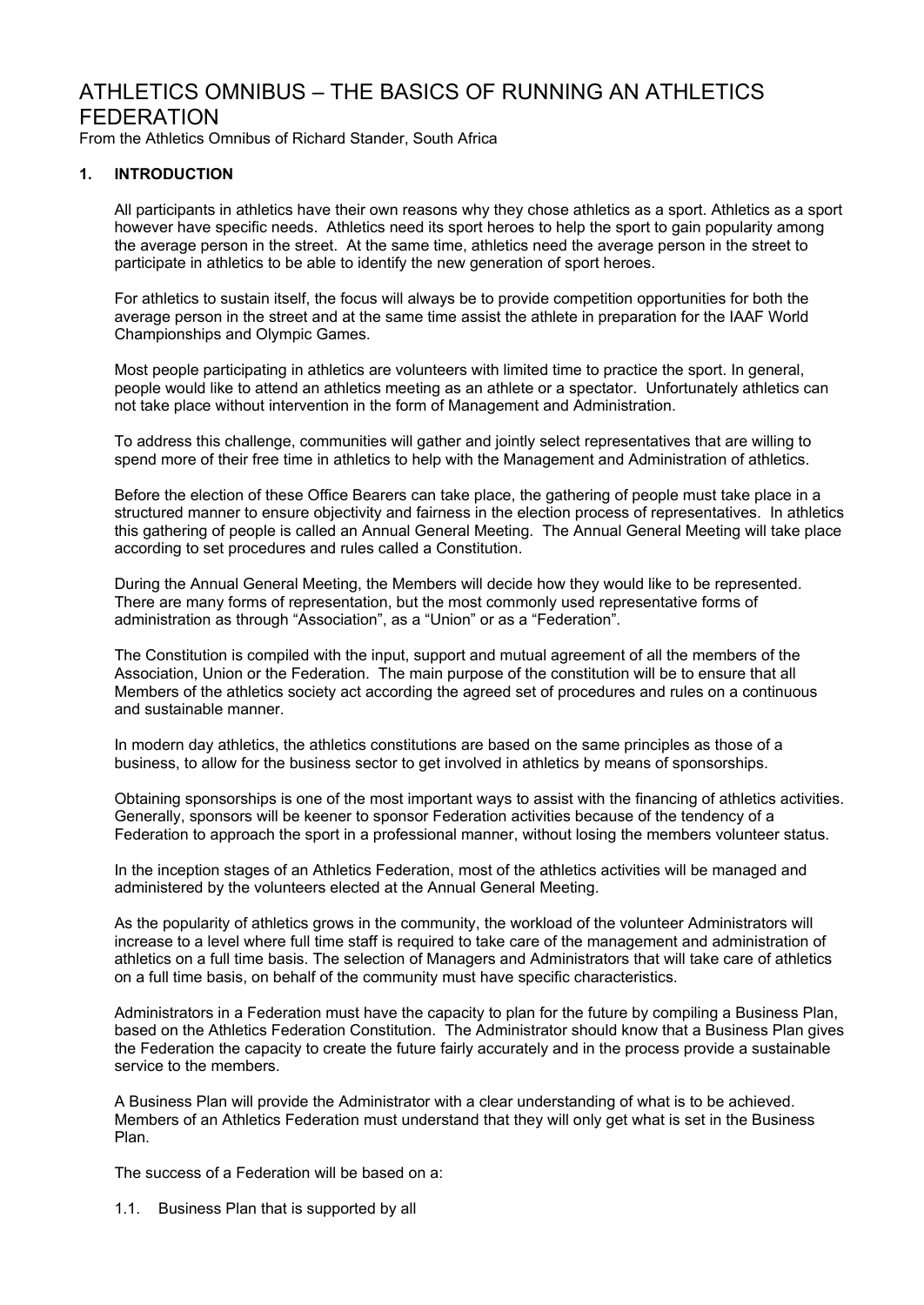- 1.2. Core Business that is understood by all
- 1.3. Financial Plan that is based on good discipline
- 1.4. Marketing Plan that provides a positive image and visibility
- 1.5. Human Resources that develop a sense of belonging
- 1.6. Information Technology that provides effective communication
- 1.7. Development Plan that ensures growth
- 1.8. Education Outreach Plan that makes information available to all.

Note: Before a Business Plan is compiled a Constitution should be in place which was agreed upon by all Members of the Athletics "Association" or "Federation".

## **2. THE CONSTITUTION**

The content of the Federation Constitution must contain the following information:

- 2.1. The correct name of the Federation
- 2.2. The activities of the Federation
- 2.3. Where the head office and area of control are
- 2.4. The colours and badge
- 2.5. Goals and aims
- 2.6. Methods to achieve goals and aims, e.g. to act according to the Athletics Federation rules
- 2.7. Powers of the Federation e.g.
	- 2.7.1. Changes, alterations or amendments to the constitution
		- 2.7.2. Leasing of grounds
		- 2.7.3. Borrowing, raising or investing of money
		- 2.7.4. To make donations or support other organizations
		- 2.7.5. Pay honorariums
		- 2.7.6. Take disciplinary action
		- 2.7.7. Grant clearances to athletes
- 2.8. Membership includes the following:
	- 2.8.1. Who are active members, donor members and honorary members?
	- 2.8.2. How do you get leave to be absent?
	- 2.8.3. Duties of active members
	- 2.8.4. Resignations, disciplinary actions, re-admissions, etc.
- 2.9. Executive management and office-bearers
	- 2.9.1. Who are the official office-bearers?
	- 2.9.2. How is somebody nominated and elected?
	- 2.9.3. How long is the term of office?
	- 2.9.4. Which vacancies must be filled?
	- 2.9.5. Who can be co-opted or exempted from his duties?
	- 2.9.6. Duties of office-bearers e.g. President, Presidium, Board, etc.
- 2.10. When are meetings organised, e.g.
	- 2.10.1. The Annual General Meeting
	- 2.10.2. Special and extraordinary meetings
	- 2.10.3. General members' meetings
	- 2.10.4. Management meetings
- 2.11. How are meetings convened
	- 2.11.1. When is there a quorum?
	- 2.11.2. Who have voting rights and when are decisions taken?
	- 2.11.3. What are the powers and duties of the management?
- 2.12. Finance
	- 2.12.1. How is membership fees collected?
	- 2.12.2. Who handles the income of meetings, donors, sponsors, etc?
	- 2.12.3. Who handles the financial transactions?
	- 2.12.4. When does the financial year end and who is the auditor?
	- 2.12.5. Who has signing rights?
	- 2.12.6. When is financial statements submitted?
- 2.13. Rules, regulations and by-laws
	- 2.13.1. Who are in the permanent committee?
	- 2.13.2. What are the duties of permanent and special committees?
- 2.14. How are adjustments made to the constitution?
- 2.15. How do you affiliate?
- 2.16. How do you dissolve the body?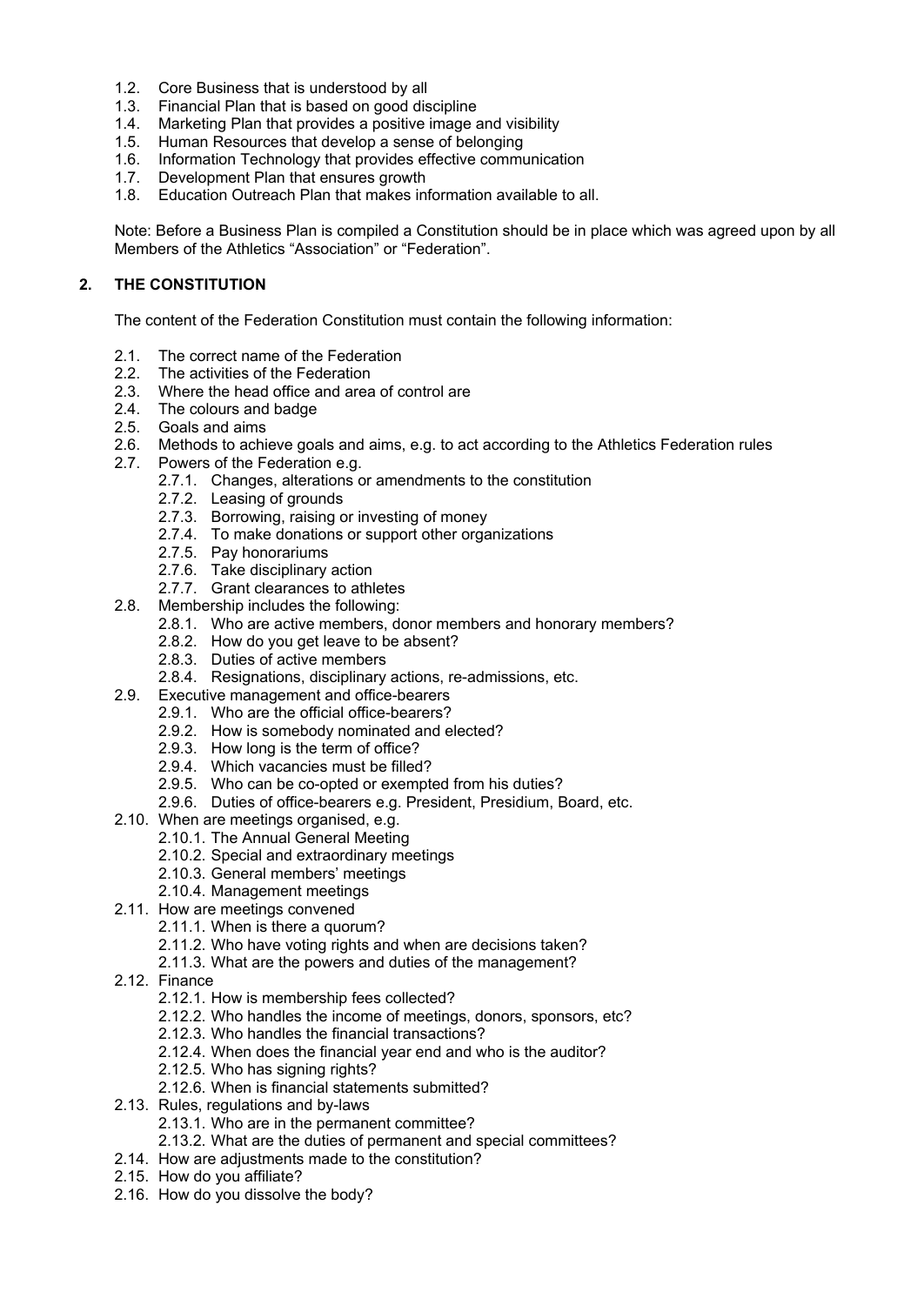The points in the Constitution that should receive proper consideration are:

## **A. MISSION (VISION)**

The Mission must be compiled by those who understand the art of seeing things that are invisible. Where the Federation is now at this point in time and where it will be in 5 years time must be defined in a Mission compiled by the visionaries of the Federation. In Athletics they are the Board Members with the President as their spokesperson.

Sometimes a Vision is also needed, but a vision is generally needed at the top and the bottom of the hierarchy of sport administration, in other words the Athlete and the National Federation. A vision requires time frames longer than 5 years.

Representative structures between the National Federation and the Athlete, e.g. Provincial/Regional/District Federations and Clubs should have the same Vision of the National Federation and the Athlete.

The mission of clubs and Provincial/Regional/District Federations may vary depending on the diversity of the region's population composition. The end product however should always be in line with the vision and mission of the International/National Federation.

## **B. OBJECTIVES (GOALS)**

Objectives are set to clarify what is to be achieved in time frames varying from one day to 5 years. An objective is a statement, in writing, with a firm date fixed to it, describing some change, gain or achievement.

When objectives are set, one should never use "averages" to define what must be achieved. You will drastically underestimate the limits of what is possible.

The success of an Athletics Federation will be defined in the manner in which that Federation reaches its pre-set objectives.

#### **C. PROJECTS**

A list of projects must be identified with execution dates that will fall within the set time frames of the objectives. In athletics this is called an Events Calendar or Fixtures List.

In the implementation of these projects, some may be successful while others may fail. The determining factor in the execution of the Events Calendar or Fixtures List is whether the set objectives of the Federation are achieved.

## **3. THE BUSINESS PLAN**

It is important that the Business Plan is supported by all. Before a Business Plan is implemented, it is important that all Members are briefed on how it will be implemented, what its values are and who will benefit from it.

It is also important that the Members of the Federation have a clear understanding of the core functions of the Federation. The Business Plan should add value to the core functions of the Federation which is athletics.

## **3.1. OVERALL BUSINESS STRATEGY**

The Business Strategy must be based on, and operate within, the Federation Constitution, and must describe all aspects of the Athletics Federation including:

- 3.1.1. Who the Federation is and who they represent
- 3.1.2. Where the Federation is located and what its borders are
- 3.1.3. What the basic product and services of the Federation is, e.g. organize competitions, prepare teams for National Events, provide information to members, etc.
- 3.1.4. The market of the Federation, e.g. the borders within which its operates
- 3.1.5. The customers of the Federation e.g. licensed Members, Schools, etc.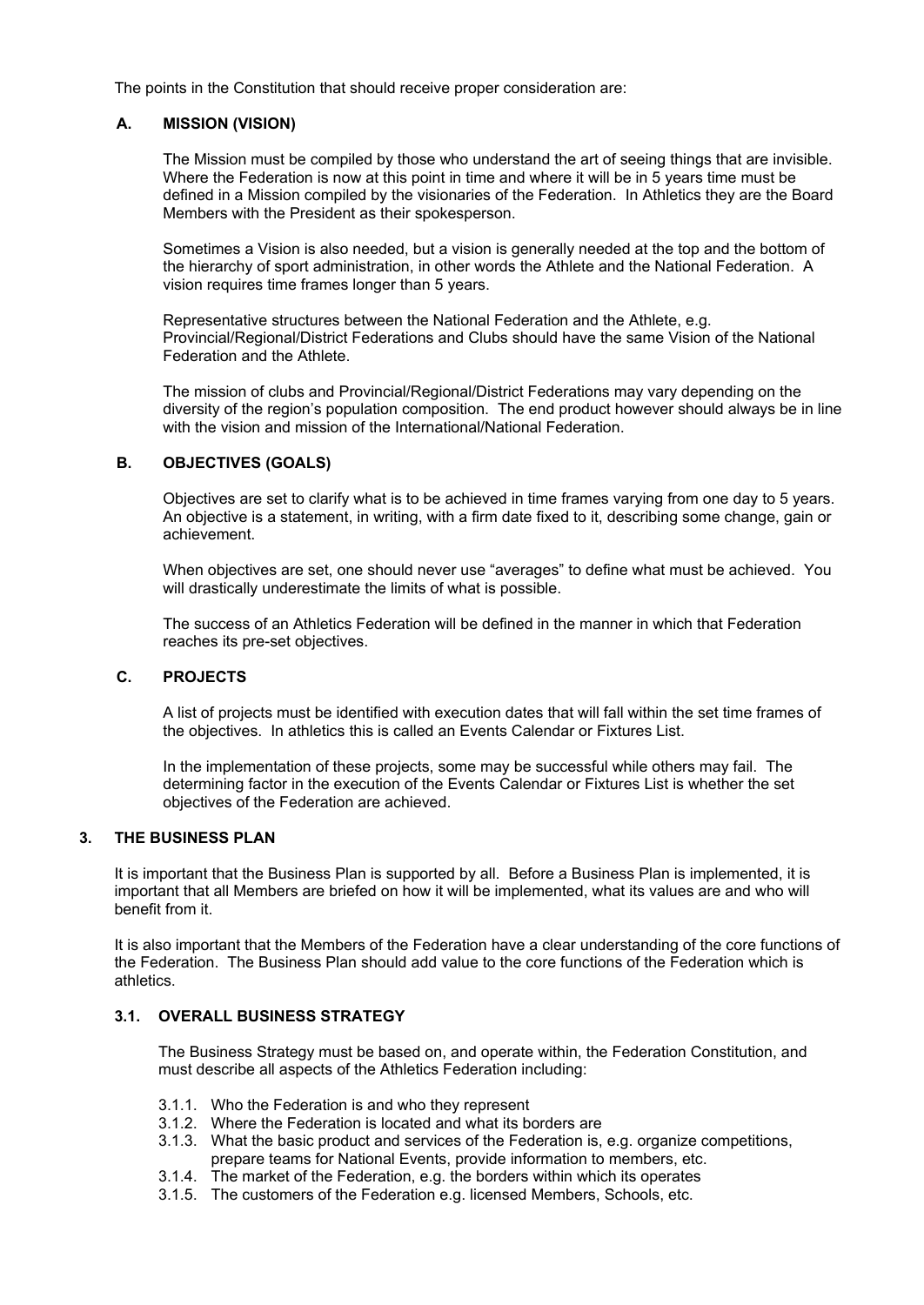3.1.6. The income, e.g. license fees, expenses e.g. financing of projects, and how the finances will be managed.

## **3.2. MARKETING STRATEGY**

A Marketing strategy must be in place that is based on the Mission and the Objectives of the Federation.

The Marketing Strategy must create a positive image of the Federation and its Athletes. The Marketing Strategy must raise the visibility of the Federation and its products among the targeted societies.

The Marketing Strategy should engage as many sources as possible including the electronic and printed media, as well as infomercials to the licensed Members.

Information of projects that will take place should be used in the marketing campaign. The successes of Individual Members and the Federation should also be used in the marketing campaign.

The Marketing Strategy should be based on market research, project reports, feedback from staff, and previous financial reports. The forecast on the amount of people that will be targeted and the potential income that can be generated is crucial. The forecast will have an impact on the operations, staff and financial plans.

The Marketing Plan must be revised continuously. Amendments must be based every time on the forecasts.

- 3.2.1. The Marketing Strategy will strategically focus on:
	- 3.2.1.1. Exactly what the Federation or project will do?
	- 3.2.1.2. What will the Federation or project not do?
	- 3.2.1.3. Will the Federation or project optimize quality, speed, affordability, flexibility or dependability?
	- 3.2.1.4. The Federation's products, prices, promotion and method(s) of distribution.
- 3.2.2. The Marketing Strategy should answer the following questions:
	- 3.2.2.1. Forecast How many spectators and athletes are expected and what the potential profit margin will be?
		- 3.2.2.2. Client profile Who will the spectators and athletes be?
		- 3.2.2.3. Competitors Who is the opposition and competitors for the same cliental? What do they offer that the Federation don't and what does the Federation offer that they don't?
	- 3.2.2.4. Core Function What are the core products and services and what are extra?
	- 3.2.2.5. Pricing Strategy (low volume high margin or high volume low margin) What will people be prepared to pay for products of the Provincial Federation?

## **3.3. OPERATIONS STRATEGY**

- 3.3.1. The Operational Strategy defines when, where and how projects will be implemented.
	- 3.3.1.1. Projects must be defined and executed
	- 3.3.1.2. Projects must operate on sound Policies and Procedures.
- 3.3.2. The Operational Strategy must show how the Athletics Federation will:
	- 3.3.2.1. Operate and think through the detail and costs of organizing and servicing projects.
	- 3.3.2.2. Deliver stock / Stock control
	- 3.3.2.3. Provide services / Quality Control
	- 3.3.2.4. Merchandising e.g. enrolment fees, licence fees, clothing sales, etc
	- 3.3.2.5. Deal with administration invoices, creditors, debtors, SARS, Legal, Legislation, etc.
- 3.3.3. The Operational Strategy must answer the following questions:
	- 3.3.3.1. What are the most important products/services?
	- 3.3.3.2. How will I deliver on quality and cost control?
	- 3.3.3.3. Who are my suppliers?
	- 3.3.3.4. What will the workflow look like?
	- 3.3.3.5. How will I keep records?
	- 3.3.3.6. How will my premises look?
	- 3.3.3.7. Contingency plans?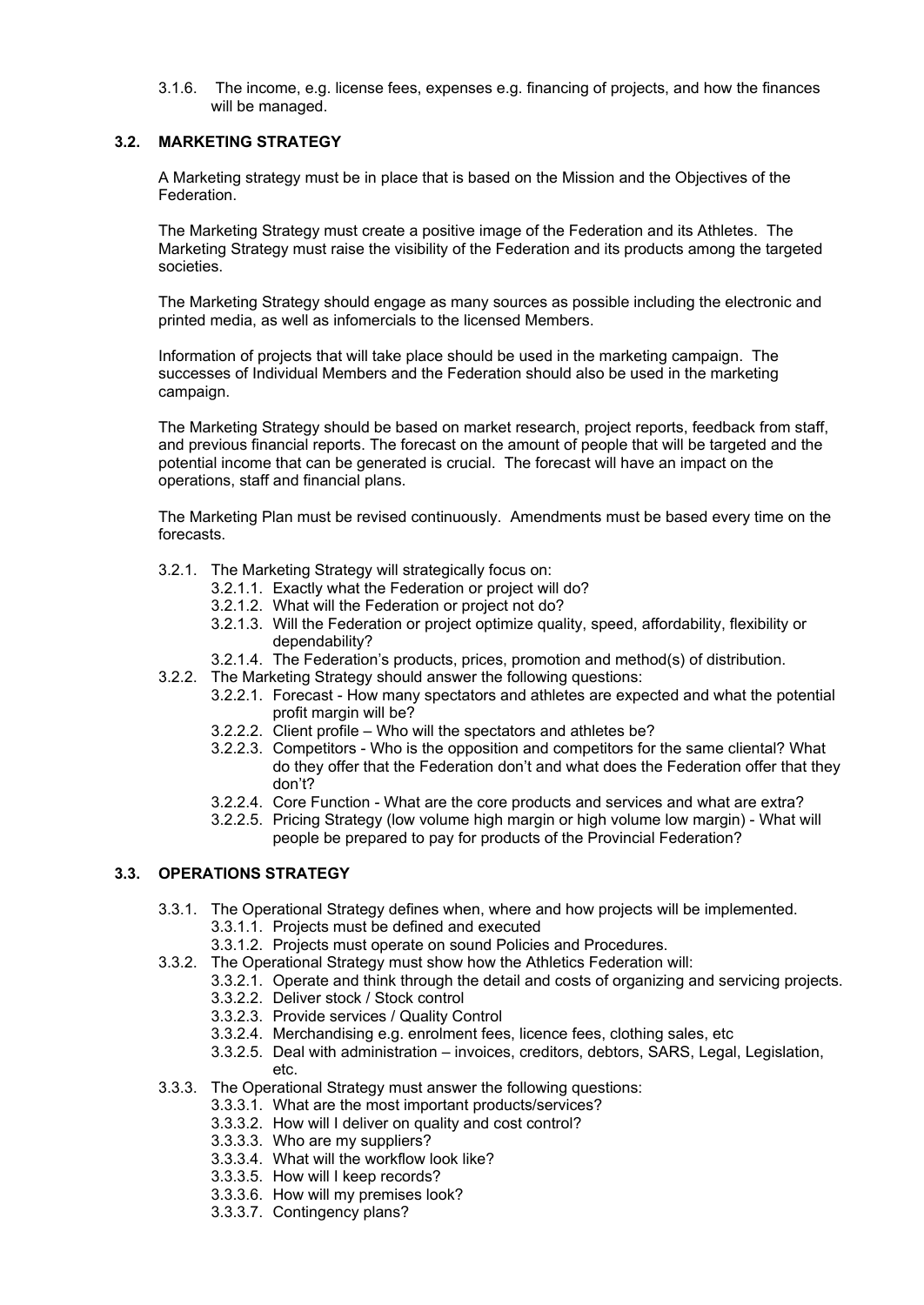## **3.4. STAFFING STRATEGY**

What distinguishes the Administrators who achieved excellence from the Administrators that failed is the Administrator's willingness to confront a situation and to fight the fear; the urge to always do better no matter what.

- 3.4.1. The Staffing Strategy must plan the staff around the business and not the business around the staff.
	- 3.4.1.1. Initially lots of work will be done by one person, who will rely on loyalty of close friends, family and/or existing staff. They will determine the roadmap of how the Federation gets from the current situation to the ideal.
	- 3.4.1.2. Do not employ new staff if you are not sure.
	- 3.4.1.3. Understand and apply laws and legislations at all times.
- 3.4.2. The Staffing Strategy must answer the following questions:
	- 3.4.2.1. How will responsibilities and tasks be divided into job descriptions?
	- 3.4.2.2. What skills do I need? Will this involve training?
	- 3.4.2.3. How many people do I need? How many full-time and how many part-time?
	- 3.4.2.4. How much can the salaries amount to? What other costs are involved (pension, medical aid, etc)?
	- 3.4.2.5. Can some functions be outsourced?
	- 3.4.2.6. When you start use personnel agency and part-time staff.

## **3.5. FINANCIAL STRATEGY**

There are many different ways to control finances. These financial control systems can vary from the traditional budgeting methods to a more holistic approach where financial control is only one of many aspects to be considered. Whatever the method is, it is important that all members in a structure operate on the same structure to ensure transparent financial management.

The more traditional financial control systems apply budgeting as a survival tool. The process of traditional budgeting consists of estimating the probable income and expenses over a given period of time and then bases the overall business strategy on the budget. In practical terms it means if it is not in the budget, it does not happen.

The modern world today is rapidly changing. As these changes occur, challenges appear which place pressure on the financial control systems. Financial control systems that are based on traditional budgeting methods only, experience difficulty to adapt to the challenges and demands of a fast changing world.

The traditional budgeting method will always have a role to play in financial control systems, particularly in aspects of budgeting where change takes place slower, such as projects that take place once a year on an annual basis e.g. a provincial, national or international championships.

Traditional budgeting methods are less effective in marketing strategies, human resources development strategies, information technology development strategies and education outreach programmes. These strategies change as the product develop. As a result, financial control systems for the mentioned types of strategies must adapt much faster to meet the constantly changing demands.

The holistic approach of financial control is much more effective in marketing strategies, human resources development strategies, information technology development strategies and education outreach programmes. Progressive Federations, clubs, etc. who have objectives such as to increase membership, to win more medals, improve the quality of its events, etc. will need a holistic approach of financial control.

- 3.5.1. The Financial Strategy should be in place which includes:
	- 3.5.1.1. When and how the Business Plan (Events List) will be funded
	- 3.5.1.2. Financial procedures to ensure financial accountability
		- A. Use all the previous findings/research and convert it into figures
			- B. Work with as many facts as possible
			- C. Be realistic and conservative with your assumptions
			- D. If you cannot survive low participation numbers / income times Think again before getting involved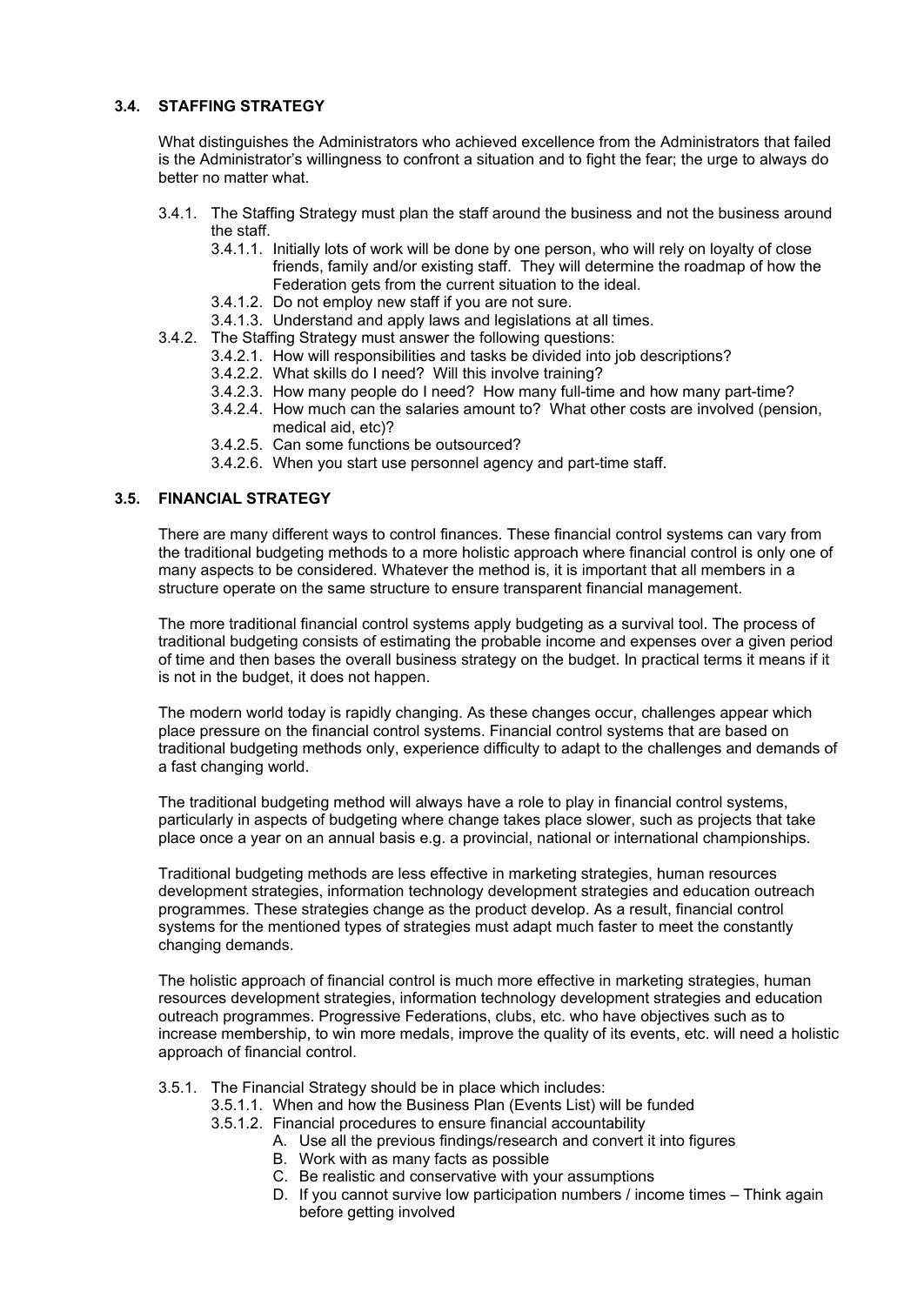- E. Do not force finances to work on paper
- F. Know the economic environment
- 3.5.2. The Financial Strategy accounting process are as follows:
	- 3.5.2.1. Prepare the budget based on the Business Plan (Events List)
	- 3.5.2.2. Write the budget based on the Business Plan (Events List)
	- 3.5.2.3. Monitor the budget based on the Business Plan (Events List)
	- 3.5.2.4. Compile Cash Flow patterns (past/present/future)

Graphs visualize cash flow patterns and make the task of financial planning and projections significantly easier for the Financial Committee. The cash flow projections should reflect the income, expenses, and reserves of the Federation on a monthly basis.



A similar graph should be compiled and maintained for future cash flow projections as well. Lines in the graph will primarily cross as a result of project/event over-expenditure. Ideally, the graph for the reserves, income and expenses should not cross. If the lines in the graph do cross (over-expenditure), it should be based on guaranteed income that the Federation Club, Event Manager, etc. will receive in the near future.

#### 3.5.3. Income / Expense Financial Statement

The summary of the Income Statement and the Expense Statement must be placed at the top of the financial statements, complete with each months profits after all deductions where made. The statistics in the Income / Expense Financial Statement must be compatible with the statistics in the cash flow graphs.

| Example: Summary of Income / Expense Financial Statement |     |     |     |     |      |       |         |    |           |          |     |                  |     |
|----------------------------------------------------------|-----|-----|-----|-----|------|-------|---------|----|-----------|----------|-----|------------------|-----|
|                                                          | Aua | Sep | Oct | Nov | IDec | -otal |         |    |           |          |     |                  |     |
| IReserves                                                | 49  | 62  | R7  | 60  | 53   | 42    | E.<br>◡ | 56 | 69        | 70       |     | 86 <sub>1</sub>  |     |
| <b>Actual Income</b>                                     | 35  | 28. | 261 | 28  | 23   | 28    | 35      | 33 | $\bigcap$ | 29       | 291 | $\Lambda$ $\sim$ | 327 |
| Actual expense                                           | 22  | 23  | 33  | 35  | 34   | 19    | 30      | 20 |           | つら<br>ZJ | 20  | 24<br>ر،         | 309 |
| Total                                                    | 62  | 67  | 601 | 53  | 42   | 51    | 56      | 69 | 73        |          | 86  | 67               | 181 |

#### 3.5.4. Income statement

The summarized income statement should show the monthly income in categories that will give the Members an easy to read overview of the type of income that was received.

| <b>INCOME</b><br><b>STATEMENT</b><br><b>EXAMPLE</b> | 8<br>ட<br>icence | vies<br>$\omega$<br>Race | Licences<br>Ê<br>⊢ | Affiliation | Event/Projects | Interest | Clothing | Publications | Sales<br>Ticket | ublications<br>a. | g<br>Щ<br>Entry | Fees<br>Course | Sponsorship | Sundries | Total |
|-----------------------------------------------------|------------------|--------------------------|--------------------|-------------|----------------|----------|----------|--------------|-----------------|-------------------|-----------------|----------------|-------------|----------|-------|
| January                                             |                  |                          |                    |             |                |          |          |              |                 |                   |                 |                |             |          |       |
| February                                            |                  |                          |                    |             |                |          |          |              |                 |                   |                 |                |             |          |       |
| March                                               |                  |                          |                    |             |                |          |          |              |                 |                   |                 |                |             |          |       |
| April                                               |                  |                          |                    |             |                |          |          |              |                 |                   |                 |                |             |          |       |
| May                                                 |                  |                          |                    |             |                |          |          |              |                 |                   |                 |                |             |          |       |
| June                                                |                  |                          |                    |             |                |          |          |              |                 |                   |                 |                |             |          |       |
| July                                                |                  |                          |                    |             |                |          |          |              |                 |                   |                 |                |             |          |       |
| August                                              |                  |                          |                    |             |                |          |          |              |                 |                   |                 |                |             |          |       |
| September                                           |                  |                          |                    |             |                |          |          |              |                 |                   |                 |                |             |          |       |
| October                                             |                  |                          |                    |             |                |          |          |              |                 |                   |                 |                |             |          |       |
| November                                            |                  |                          |                    |             |                |          |          |              |                 |                   |                 |                |             |          |       |
| December                                            |                  |                          |                    |             |                |          |          |              |                 |                   |                 |                |             |          |       |
| Total Expenses                                      |                  |                          |                    |             |                |          |          |              |                 |                   |                 |                |             |          |       |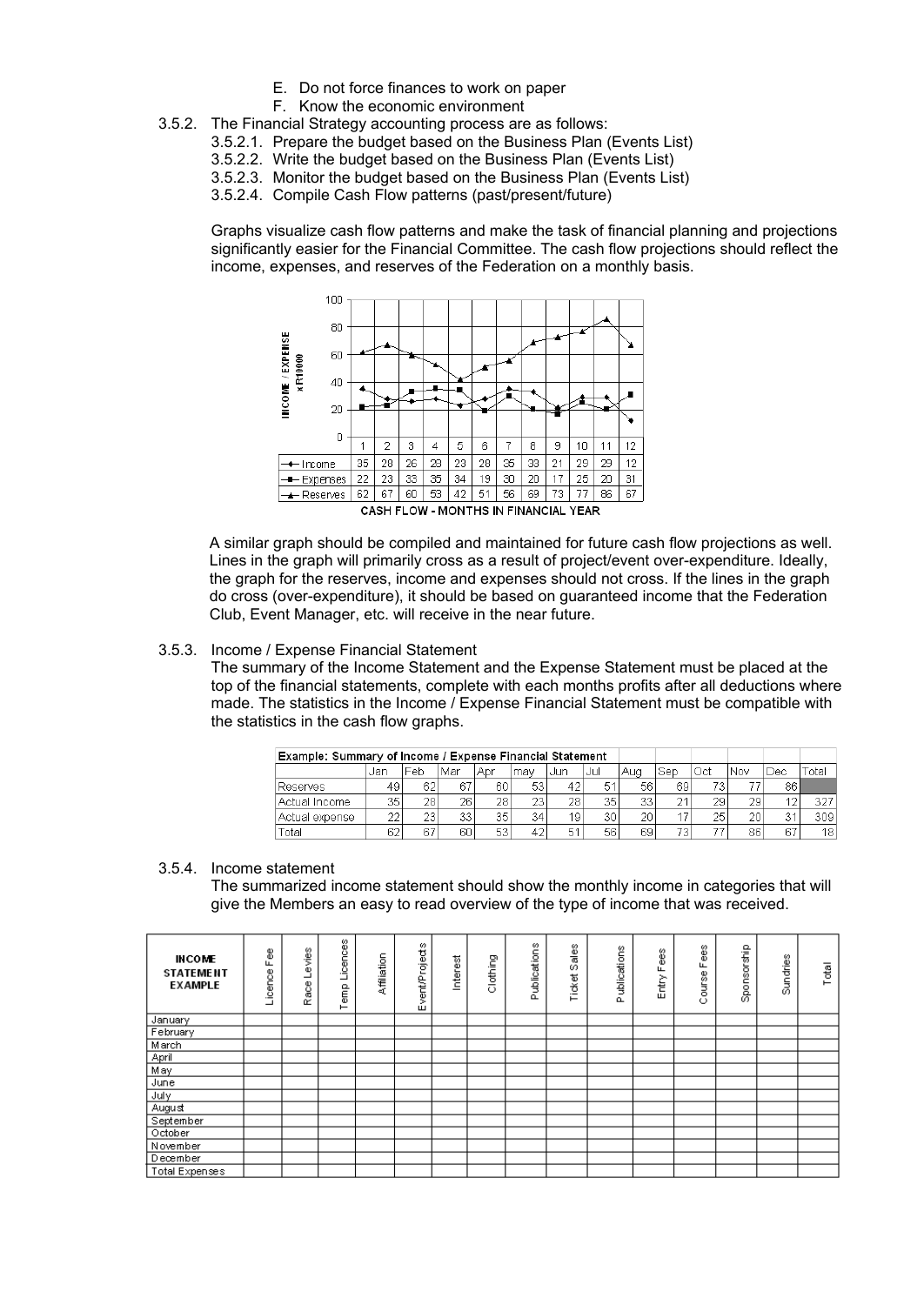### 3.5.5. Expense statement

The summarized expense statement should show the monthly expense in categories that will give the Members an easy to read overview of the type of expenses that was made.

| <b>EXPENSE</b><br><b>STATEMENT</b><br><b>EXAMPLE</b> | Event | Projects | ood/Refresh<br>Щ | Accommoda | Transport | Clothing | Medical | Administration | Honoraria | Publications | Sundries | None | Total |
|------------------------------------------------------|-------|----------|------------------|-----------|-----------|----------|---------|----------------|-----------|--------------|----------|------|-------|
| January                                              |       |          |                  |           |           |          |         |                |           |              |          |      |       |
| February                                             |       |          |                  |           |           |          |         |                |           |              |          |      |       |
| March                                                |       |          |                  |           |           |          |         |                |           |              |          |      |       |
| April                                                |       |          |                  |           |           |          |         |                |           |              |          |      |       |
| May                                                  |       |          |                  |           |           |          |         |                |           |              |          |      |       |
| June                                                 |       |          |                  |           |           |          |         |                |           |              |          |      |       |
| July                                                 |       |          |                  |           |           |          |         |                |           |              |          |      |       |
| August                                               |       |          |                  |           |           |          |         |                |           |              |          |      |       |
| September                                            |       |          |                  |           |           |          |         |                |           |              |          |      |       |
| October                                              |       |          |                  |           |           |          |         |                |           |              |          |      |       |
| November                                             |       |          |                  |           |           |          |         |                |           |              |          |      |       |
| December                                             |       |          |                  |           |           |          |         |                |           |              |          |      |       |
| Total Expenses                                       |       |          |                  |           |           |          |         |                |           |              |          |      |       |

#### 3.5.6. Project Balance Sheets

The Project income (profit or deficit) should be recorded in the income financial statement summary of the relevant month. Projects balance sheets should be presented to the sponsors as a support document of the project report, as soon as possible after the event took place. The final total of the income and expenses on the project sheets should be reflected in the relevant month's financial statement, and submitted to the Federation Board and at the Annual General Meeting for approval.

|     |                          | PROJECT ________________; Date: Project Leader; |          |               |          |
|-----|--------------------------|-------------------------------------------------|----------|---------------|----------|
|     |                          |                                                 |          |               |          |
|     | Profit/deficit (-)       |                                                 |          |               |          |
|     | <b>DETAIL</b>            | <b>DETAILED PROJECT INCOME</b>                  | BUD GE T | ACTUAL        | Sub Tot. |
| 1.  | <b>EVENT</b>             | Income from sponsor                             |          |               |          |
| 2.  | <b>FOOD/REFRESHMENTS</b> | Income from sales food stalls, etc.             |          |               |          |
| 3.  | <b>ENTRY FEES</b>        | Income from enrolment fees                      |          |               |          |
| 4.  | TEMP. LICENCES           | Income from Temporary Licences                  |          |               |          |
|     | <b>TOTAL INCOME</b>      | Total budgeted income                           |          |               |          |
|     |                          |                                                 |          |               |          |
|     | <b>DETAIL</b>            | <b>DETAILED PROJECT EXPENSES</b>                | BUD GE T | <b>ACTUAL</b> | Sub Tot  |
| 1.  | <b>EVENT</b>             | Prize money                                     |          |               |          |
|     |                          | Spot Prizes                                     |          |               |          |
|     |                          | Medals                                          |          |               |          |
|     |                          | Race Numbers                                    |          |               |          |
|     |                          | Marketing material                              |          |               |          |
|     |                          | Design of marketing material                    |          |               |          |
|     |                          | Distribution of marketing material              |          |               |          |
|     |                          | Sweeping vehicle                                |          |               |          |
|     |                          | Marquee tent                                    |          |               |          |
|     |                          | Sound system                                    |          |               |          |
|     |                          | Memorabilia for participants                    |          |               |          |
|     |                          | Flowers                                         |          |               |          |
|     |                          | Flags and bibs                                  |          |               |          |
|     |                          | Table and chairs                                |          |               |          |
|     |                          | Electricity                                     |          |               |          |
|     |                          | Toilets                                         |          |               |          |
|     |                          | Light and danger tape                           |          |               |          |
|     |                          | Security                                        |          |               |          |
|     |                          | Pre - entry admin                               |          |               |          |
|     |                          | Temporary Licences                              |          |               |          |
|     |                          | Race Leviesto Federation                        |          |               |          |
| 2.  | <b>PROJECTS</b>          | None                                            |          |               |          |
| 3.  | <b>FOOD/REFRESHMENTS</b> | Water at water points                           |          |               |          |
|     |                          | Beverages at water points                       |          |               |          |
|     |                          | Refreshments before event                       |          |               |          |
|     |                          | Refreshments after event                        |          |               |          |
|     |                          | Meeting refreshments - LOC                      |          |               |          |
| 4.  | <b>ACCOMMODATION</b>     | None                                            |          |               |          |
| 5.  | <b>TRANSPORT</b>         | Travel expenses of LOC                          |          |               |          |
| 6.  | <b>CLOTHING</b>          | None                                            |          |               |          |
| 7.  | MEDICAL                  | None                                            |          |               |          |
| 8.  | <b>ADMINISTRATION</b>    | Office admin, telephone fax, etc.               |          |               |          |
|     |                          | <b>Banking Fees</b>                             |          |               |          |
| 9.  | <b>HONORARIA</b>         | Course measurer                                 |          |               |          |
|     |                          | <b>Referees</b>                                 |          |               |          |
|     |                          | Marshals                                        |          |               |          |
|     |                          | Announcer                                       |          |               |          |
|     |                          | Traffic Officials Honorarium                    |          |               |          |
|     |                          | Physiotherapist and doctor                      |          |               |          |
|     |                          | Statistics, results, etc.                       |          |               |          |
| 10. | PUBLICATIONS             | None                                            |          |               |          |
| 11. | <b>SUNDRIES</b>          | None                                            |          |               |          |
|     | <b>TOTAL EXPENSES</b>    |                                                 |          |               |          |

#### PROJECT BALANCE SHEET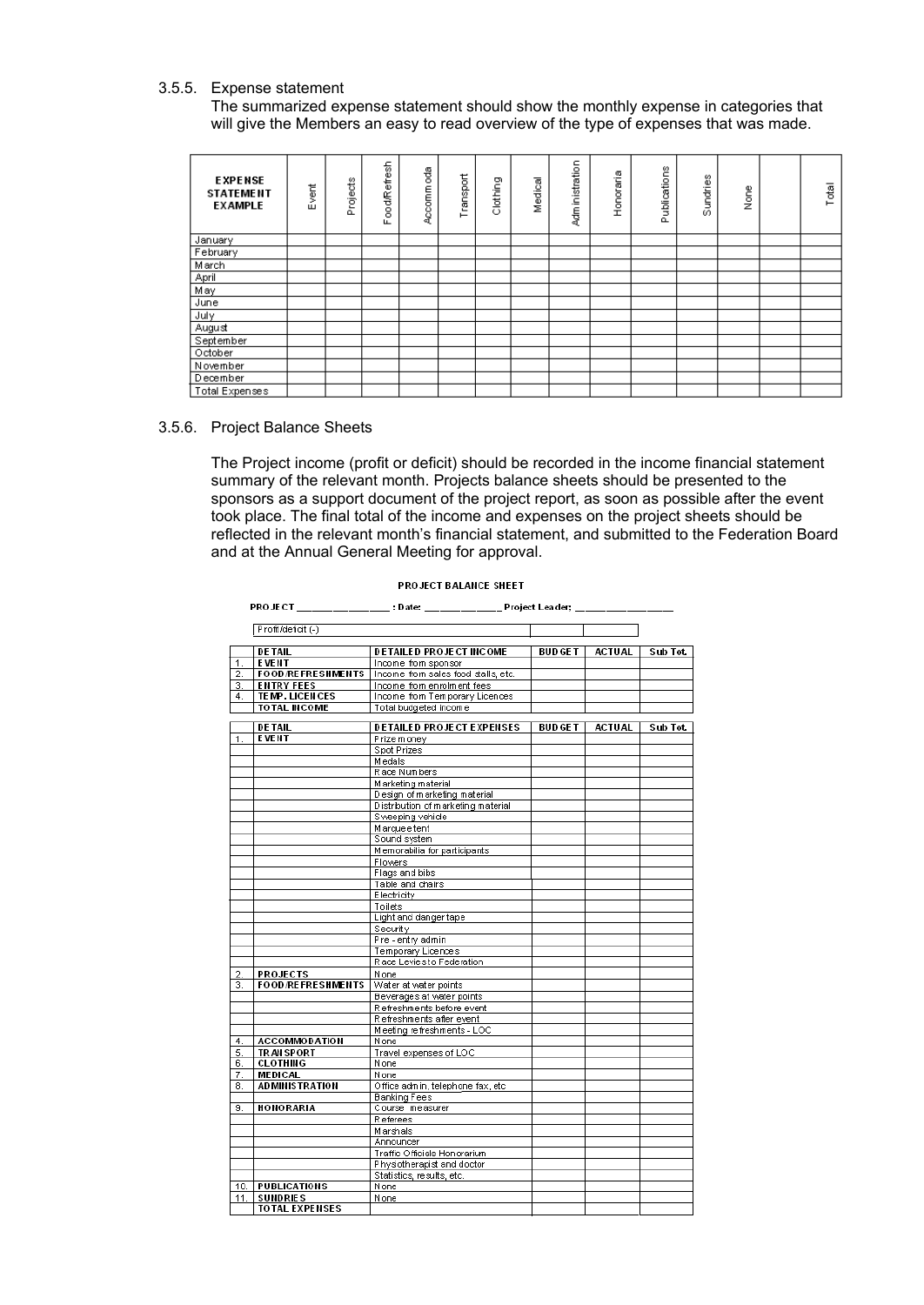- 3.5.7. Attempt to forecast for 3 to 5 years:
	- 3.5.7.1. Revenue from participation/spectator numbers, cost of services/direct expenditure, gross profit, overheads and net profit
	- 3.5.7.2. Start-up costs
	- 3.5.7.3. Cash Flow
	- 3.5.7.4. Do the Federation need the finance or to finance a specific project???
- 3.5.8. For transparency purposes the financial statements must be audited and submitted to the Members of the Federation on a regular basis. To ensure that the auditing fees remain cost effective the following steps must be taken:
	- 3.5.8.1. Financial Cash flow Statements must be prepared on a monthly basis. The income and expenses reflected on the Cash flow Statements must correspond with the Decisions taken by the Athletics Federation Board as reflected in the minutes of the Board Meetings.
	- 3.5.8.2. Each project planned and executed must have a project balance sheet (income/expense) and the figures must correspond with the figures in the cash flow statements.
	- 3.5.8.3. The clauses in the contracts between the Federation and Sponsors must be adhered to in the project balance sheets.
	- 3.5.8.4. The following documents must be submitted to the auditor:
		- A. The Constitution of the Athletics Federation
		- B. The Business Plan of the Athletics Federation
		- C. Minutes of Board Meetings Highlight Business Plan related decisions
		- D. Minutes of Project Management Meetings and Project Reports Highlight Sponsor agreements
		- E. Monthly Cash flow and income statements
		- F. Project balance sheets
		- G. Cheque Book (completed and existing)
		- H. Monthly financial statements of all bank accounts
		- I. Invoice and receipt books

## **3.6. INFORMATION TECHNOLOGY**

A vast amount of information systems are available today that can assist the Federation to provide its Members with important information, to raise the visibility of the Federation and to be a valuable source of primary income such as sponsorships, ticket sales, etc and secondary income such as sales from memorabilia and collectables.

The Membership databases should be the most important source to link members to the various information systems.

Information technology can be used to the advantage of both the Federation and its Members.

- 3.6.1. A Federation website
- 3.6.2. Mass communication via e-mail, SMS's, etc.
- 3.6.3. News letters and press releases
- 3.6.4. Radio/TV/media event coverage and talk shows
- 3.6.5. Infomercials (fliers) of projects to come.
- 3.6.6. Infomercials with results of events completed, statistics of the results, etc.
- 3.6.7. Manuals of educational value such as coaching manuals, rule books, statistics, etc.
- 3.6.8. Memorabilia such as photo's of and athlete with the CV printed on the back
- 3.6.9. Collectables such as Federation branded clothing, flags, drinking glasses, etc.

## **3.7. DEVELOPMENT STRATEGY**

A Development Strategy must not be confused with an Education Outreach Plan. A Development Strategy should keep the Federation in touch with new developments on the market and create new products on a continuous basis.

Don't expect that just because the Athletics Federation operates in a certain way, that it will always have to operate that way. It must be kept in mind that the only real constant in life is change. It is therefore important that development programmes must be in place on a continuous basis to keep the Federation and the Members competitive.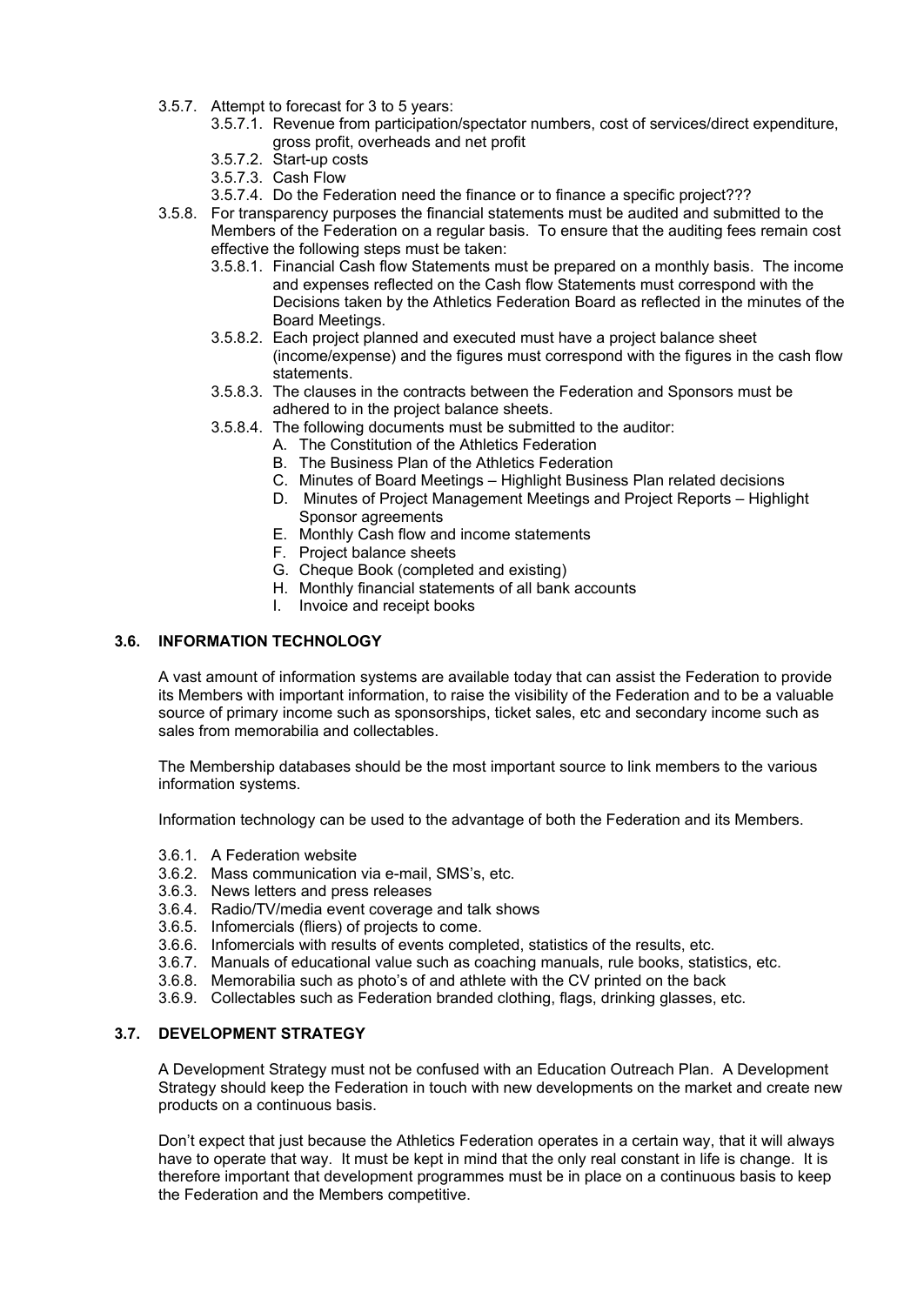A Development Strategy must be in place to ensure the sustainability of the Federation and its products. Before any development programmes are put in place, the following must be kept in mind:

- 3.7.1. A product must be developed only after the member's needs are defined
- 3.7.2. It is a challenge to identify a "surprising" new need, of whose existence the competitors are unaware of
- 3.7.3. Our current experiences (comfort zone) restrict us from identifying something we need
- 3.7.4. The easiest way to develop a product is:
	- 3.7.4.1. To create a dependency between two existing products e.g. take 4 existing events and develop them as a series of events with the last one as the final.
	- 3.7.4.2. To develop an existing product to a new level of excellence e.g. take a fun run which forms part of a festival and develop it to a prestigious event.

## **3.8. EDUCATION OUTREACH PLAN**

An Education Outreach Plan must not be confused with a Development Strategy. An Education Outreach Plan will train and educate both current and new Members of the Federation. Coaching Courses, Technical Officials Courses and Administration Courses are examples of an Education Outreach Plan.

The Information Technology Systems can also be utilized to assist with the Education Outreach Plan. Websites and the electronic mail systems can be utilized to provide Members with information needed to upgrade their skills in a specific discipline.

#### **4. COMPILE A BUSINESS PLAN**

Now that we know what the main ingredients of a Business Plan should be, where and when do we begin to compile a Business Plan for an Athletics Federation?

The point of reference during the Strategic Planning Sessions will always be regulatory documents such as the Fixtures List, Technical Standards, Performance Ranking Lists, etc. The Athletics Federation operates on a Business Plan that have:

- 4.1. Short term objectives 1 year
- 4.2. Medium Term 5 years, e.g. from the year before the Olympic Games, to the following Olympic Games.
- 4.3. Long Term Longer than 5 years, e.g. to change the percentages of demographic participation patterns. Long term values are measured in percentages, proportional ratios or comparative statistics rather than time frames.

The Medium Term objectives of the Athletics Federation must be used as point of reference during the compilation of excellence objectives for the Athletics Federation. The short term objectives of the Athletics Federation must be used to set recreational and mass participation objectives.

The Athletics Federation operates in partnership with Sponsors and Government Departments such as Tourism, Human / Social Resource Development, Finance, etc. All partners have budgets that need to be negotiated and managed, e.g. the budget now in operation, was negotiated 18 months to 2 years ago.

By implication it means that if an Athletics Federation does not have a Business plan in place at this point in time, and the desire of the Athletics Federation is to operate on a Business plan, a Business Plan must be compiled that will be fully operational in 3 years time. In the mean time, the Athletics Federation should put contingency plans in place to sustain the Athletics Federation until the Business Plan is fully operational.

If the Athletics Federation wants to host major Events, it should negotiate for events on the Fixtures list three (3) years from now. The Fixtures List will only consist of events leading up to the major event e.g. National Championships.

Once both the Annual Fixtures Lists for the next 3 – 5 years are compiled, the Strategic Planning Sessions can focus on a Development Strategy and an Educational Outreach Plan. The Development Plan should create new events or give existing events on the Athletics Federation's Fixtures List a face lift to strengthen the preparation of the Athletics Federation in its build-up to the major event e.g. the National Championship Events.